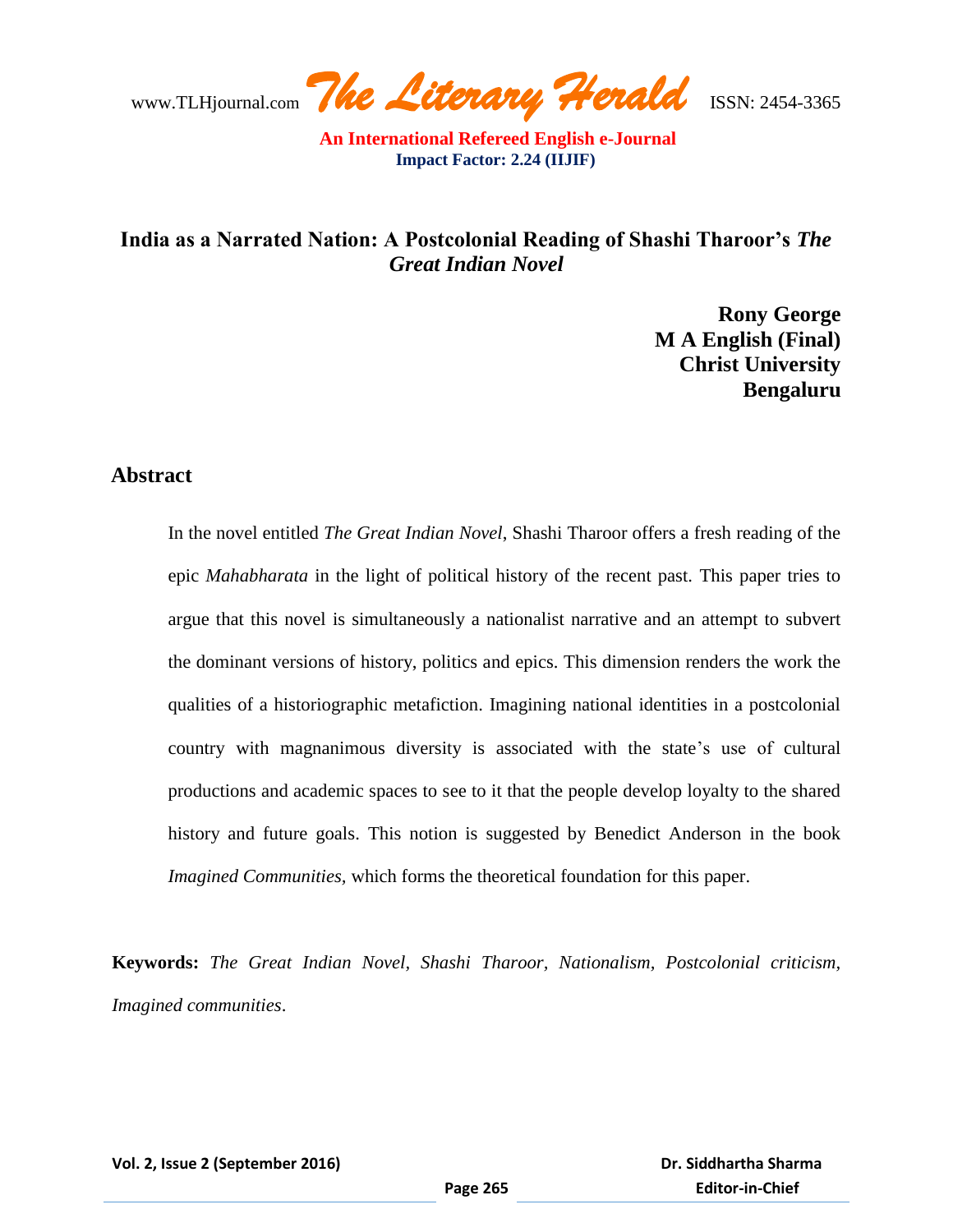www.TLHjournal.com *The Literary Herald*ISSN: 2454-3365

# **India as a Narrated Nation: A Postcolonial Reading of Shashi Tharoor's** *The Great Indian Novel*

**Rony George M A English (Final) Christ University Bengaluru**

In the Indian context, nationalism is a very distinct entity owing to the peculiar ways like the non-violence principle through which it attained independence. Well known academician Yael Tamir, in his work on nationalism, makes a few important remarks. "National experiences are particular and universal at the same time. But each nation encounters the universal experiences of liberation and self-determination in its own specific ways" (418). Further, proliferation and sustenance of a nation of such humongous diversity and the individual"s identity is a riddle that each Indian citizen is grappling with. Tamir speaks of the role of census, maps and museums in shaping the imagining of nations (420). However, this paper tries to unveil the relationship between imagining the nation and literature.

The motivation behind this research is the contemporary debate on using or rather manipulating historical instances by various political groups. This research primarily tries to engage with Shashi Tharoor's *The Great Indian Novel* to analyse these concerns. From now on, this book will be referred to as *TGIN*. The relevance of choosing this area lies in the fact that the identity and thoughts of every Indian is moulded in a particular fashion and the sense of nationalism shapes the consciousness and perception of people (Tamir 430). A nuanced understanding of this issue is the key to explore the ways in which the institution of nation state functions and creates loyal subjects.

The topic of this research is the exploration of the ways in which narratives work in bringing together a country by choosing Shashi Tharoor's *TGIN* as a specimen of texts which deals with history, politics and the subversion of both. Tharoor is a prolific writer, diplomat, politician and eloquent speaker. He is the prize winning author of many fictional and nonfictional books.

A nation"s existence is not stagnant and stable. National identities are unstable (Tamir 431). History and literature are some of the tools that provide the ideological apparatus for this existence. The same is the crux of Benedict Anderson"s *Imagined Communities.* Nations does not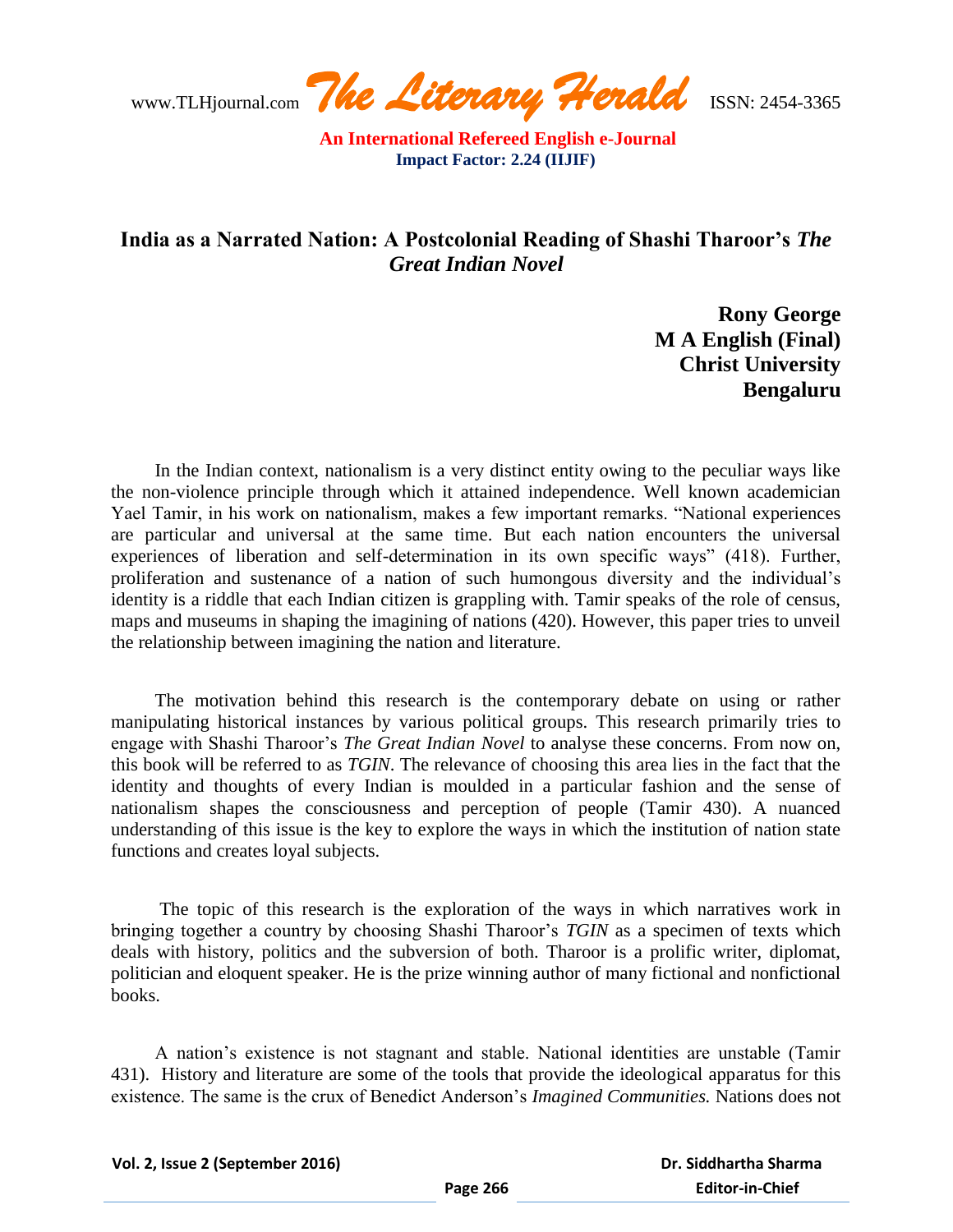www.TLHjournal.com *The Literary Herald*ISSN: 2454-3365

exist really but as imagined communities because members of even the smallest nations will never know all of their fellow citizens (Anderson 6). The primary text chosen for this research is a combination of history, epic and literature and hence, an analysis of it would provide critical insights in delineating the questions of relationship between imagining the nation and literature.

The primary text for the present study is essentially a retelling of the Indian nationalist movement and first few decades after independence by satirically using the great epic *Mahabharata* as a metaphor. The reason behind choosing this text is that it provides an interesting example of constructing a sense of belongingness to the nation and at the same time, subverts the dominant versions of history and epics.

The thesis that runs through and inspired this study is to bring to light how a nation creates subject positions for its citizens. The objective of this paper is to deconstruct the notion of a nation which is often seen as a stable entity which always existed. Also, it would look into the question of how the epics and myths become pivotal in defining India and how is it used by the author to reinforce and legitimize the sense of belongingness to India.

- $\triangleright$  The primary objective of this study is to analyse *TGIN* on the basis of concepts such as narrated nations and imagined communities.
- $\triangleright$  To understand how it subverts the notions of national pride and legacy of epics in a subtle manner.

In the literature review, scholarly research articles and chapters from books are selected to contextualise the present paper. The materials are chosen keeping in mind their relevance to this study and to define the unique space of this paper in the already existing body of knowledge. The methods used in these works are qualitative ones that interrogate both the texts themselves and the discourses related to them. The methodologies largely look into the nuances of colonial rule and what followed it. For convenience, the papers has been organized on the basis of their themes.

## **The satire and parody in** *TGIN*

Three authors<sup>1</sup> have researched on the primary text, focusing on its elements of parody and satire. They are useful in giving certain insights into this paper's scopes. In his article "Satire" in Shashi Tharoor"s The Great Indian Novel", Guruprasad S. Y argues that the author uses elements like satire, pun, parody, irony, humour and comedy to come up with a postmodern text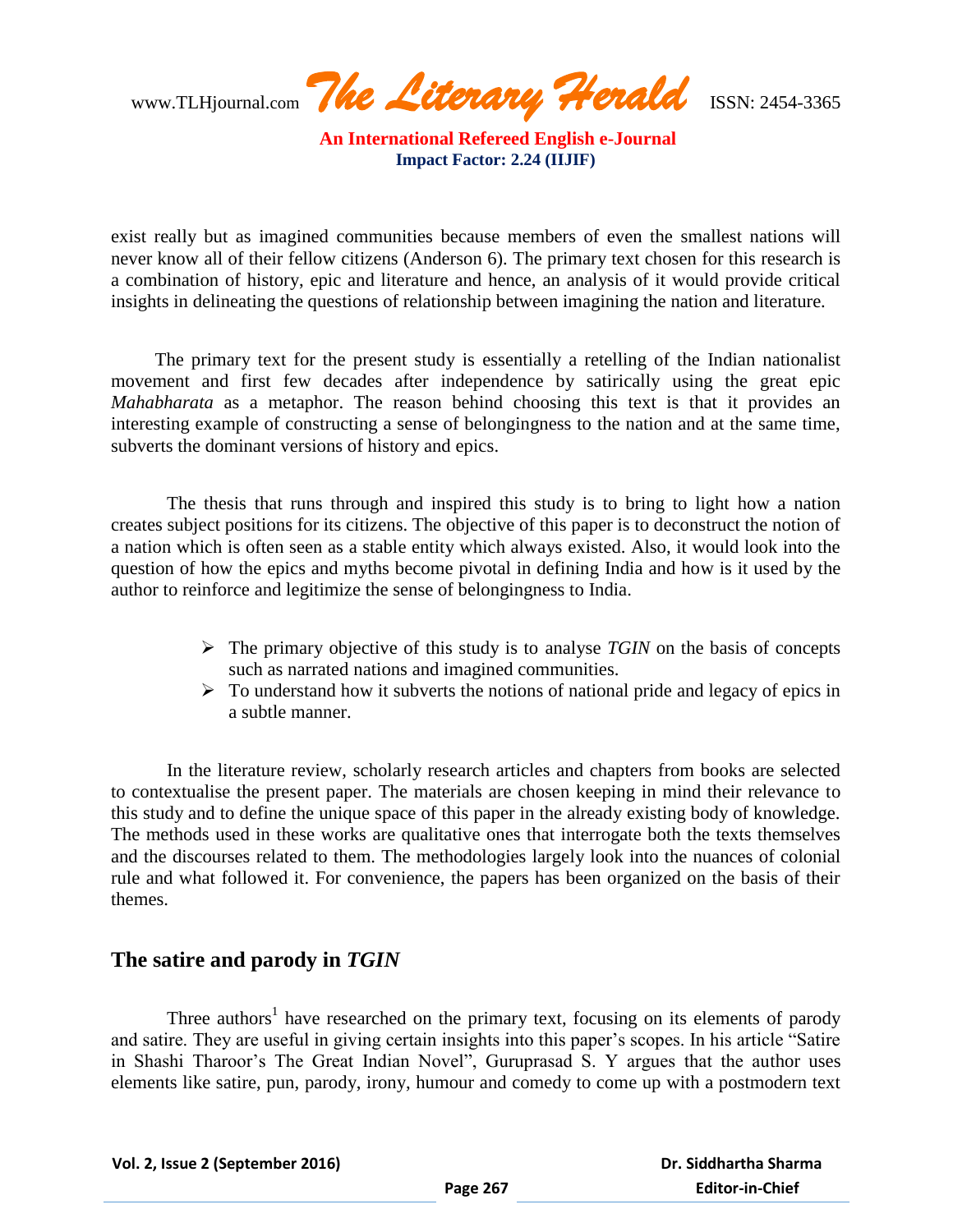www.TLHjournal.com *The Literary Herald*ISSN: 2454-3365

(69). The paper looks at the narrative technique of the novel as parody, which highly restricts its scope of delving into the more serious question of nation building. According to the author, the purpose of the novel is primarily to attack systems and figures. The paper mentions in passing the exploitation by colonial rule but does not examine it closely. Other papers explores how the politics and strategies that operated in colonial historiography are subverted by the primary text.

"The cosmopolitan diasporic writers like Rushdie, Tharoor and Seth in the effort to assert their identities in the national space of India are also engaged in "writing back" to the empire and imperial constructions of history through their fictions" (Thomas 8). The postmodern, postcolonial diasporic cosmopolitan writers of India employ more or less the same strategies that the colonial historiographers once used for their historical narratives (13). In essence, these researches say that Tharoor tries to ridicule the established traditions by using parody as a tool.

Though these studies attempt to bring under scrutiny the primary text and focuses on the aspect of parody and satire, they fail to answer the question of why such a project is undertaken by Tharoor and what is its relevance after two decades of publishing. The present paper tries to delve into this topic by adopting a blend of postcolonial theories.

## **The image of Gandhi in** *TGIN*

Through the character of Gangaji, a satiric representation of Mahatma Gandhi, Tharoor mocks most of the acts of the father of the nation. There are two studies<sup>2</sup> which investigates this theme. Their theoretical framework is largely postmodern and analysis is based on instances from the text.

In "De/mythicizing Gandhi: Shashi Tharoor's The Great Indian Novel", Tamoghna Chattopadhyay explores the reasons for irreverent portrayal of national figures. She argues that "If we see the time frame of Tharoor"s work, we shall find that it has been written far away from the anti-colonial, nationalistic fervour, i.e. in 1989. Secondly, he has completed a considerable part of his higher education in the West. Besides, the author had already been posted abroad in various departments and diplomatic missions of the United Nations for about eleven years when his book was published" (140). These researchers investigate how Gandhi fits into the character of Gangaji in the novel and its critical implications*.*

Any criticism against a figure like Gandhi has the potential of becoming a controversy. The present study tries to figure out why such an irreverent tone is used to narrate incidents and leaders of national significance. Here, Tharoor consciously tries to tell his readers that it is high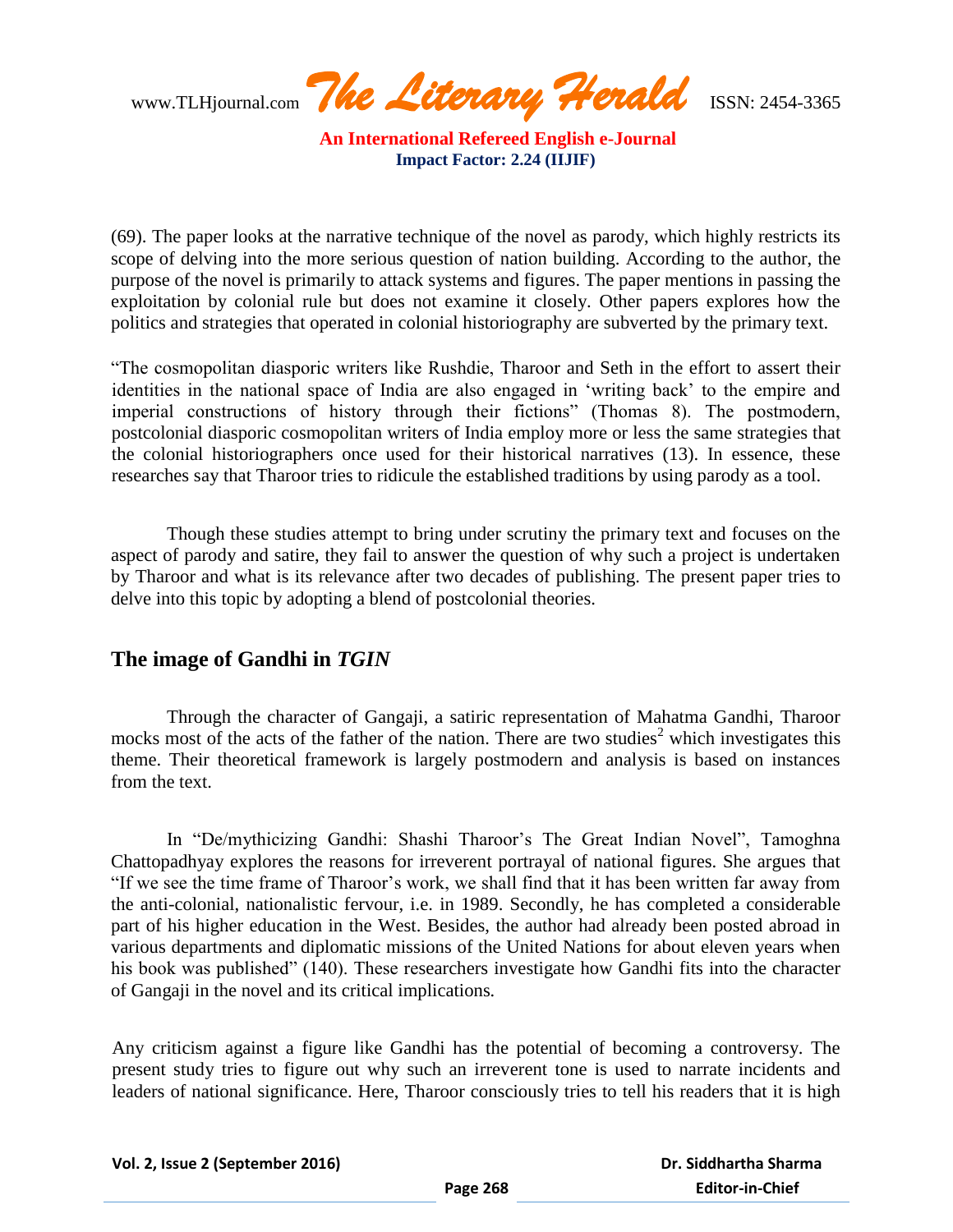www.TLHjournal.com *The Literary Herald*ISSN: 2454-3365

time that they detach themselves from the nostalgic souvenirs of the past, look at them from a more objective point of view and a contemporary global perspective. These ideas are elaborated in this paper.

### **Reclaiming History through Narratives**

Kanishka Chowdhury's "Revisioning History: Shashi Tharoor's Great Indian Novel" uses a postcolonial lens to examine the nuances of retelling of histories and their expected outcomes. The major argument of this paper is that writers like Tharoor are caught between their own class positions and the ambivalent loyalties. Further, the novel does not call attention to itself as a political and politicized activity (43). The idea that runs through the paper is that while the novel reclaims history to a group of people, the majority who were silenced is still voiceless.

Claims along these lines are brought up by other researches also<sup>3.</sup> "Tharoor shows India's transformation from dharma to adharma and from nobility to brutality. But he fails to give measures to restore its past glory" (Samrajyalakshmi 9). Some of these researchers points out that the second half of the novel has got inherent weaknesses in terms of amalgamating with the epic and history. This might be true in the structural sense but as far as themes and motives are concerned, the endeavour strides forward. Tharoor"s book is a part of postcolonial strategy to question the veracities and conventions of imperialist historiography (Yadav 4). It attempts to rewrite India's history against the coloniser's version.

Chowdhury"s claim that the novel does not call attention to itself as a political text and the argument that a large number of people are out of its reach would not hold good. This paper tries to prove that the primary text is a highly politicized narrative and loaded with ideology. While it leaves a large section of the society outside its scope, it does include a considerable chunk of people and these results in shifts in thinking. These notions of national belonging and sensitivity are what operate inconspicuously in the novel. It influences and changes the ways in which people imagine their nation. Further, restoring past glory does not seem to be the author's objective. The present paper attempts to look at the more pertinent issue of what does the reading of such literary works do to people"s versions of history and how they imagine their postcolonial identities.

#### **Common themes and narrative techniques in Shashi Tharoor's works**

In his article "The reflection of Indianness in Shashi Tharoor's work", Bhavesh D Parmar analyses Tharoor"s writings. Though the author attempts to prove that there is a distinct feature of Indianness in Tharoor"s works, apart from saying that Indian culture is multifaceted, the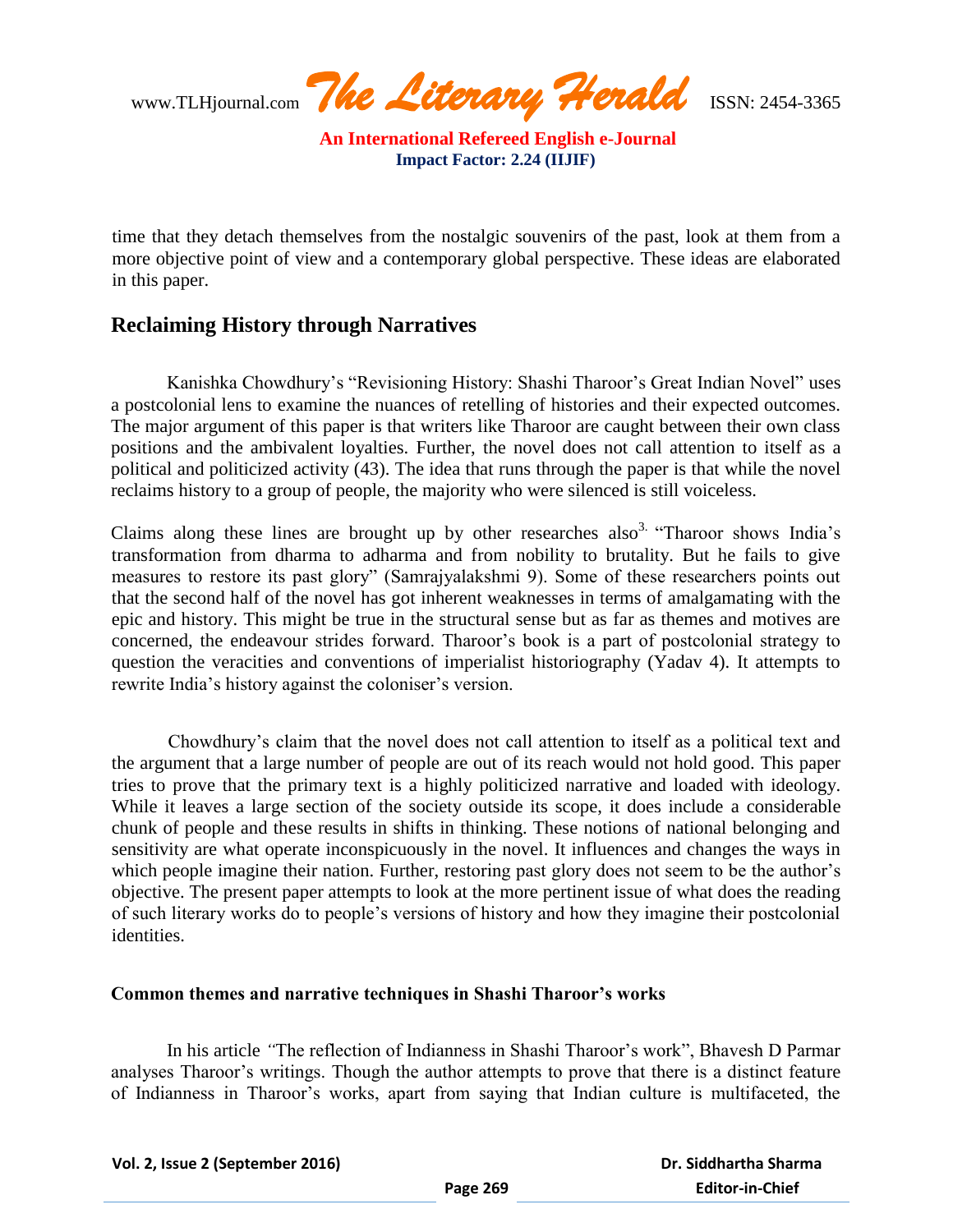www.TLHjournal.com *The Literary Herald*ISSN: 2454-3365

pertinent question why it is so remains unanswered. The author"s claim that Indian English writing has become mature enough to write about our own needs and aspirations (35) does not stand because language and societies are an organic entities and along with the evolution of needs and aspirations, it is also dynamically evolving. In the past also there were prolific writings like *Anandhmadh* which reflected Indianness of that time. A number of similar studies are available<sup>4</sup>. They argues that nuances of caste and class becomes important in Tharoor's works and the major technique Tharoor uses is an intermingling of the past and the present with a tinge of current political and social issues (Kurien 234). Statements like "women who suffer the most get an exalted position later in the eyes of the society and god" appear very problematic. The argument that secularism is attainable by practicing political harmony is a common thread in Tharoor"s works but this aspect is not investigated in detail by the researchers.

Shashi Tharoor uses myth and history interchangeably to decode each other, which is to be interpreted as a typical postmodern rejection of absolute truths and grand-narratives (Mukherjee 65). Bakhtinian idea of carnivalesque is used to understand the novel"s implications. Tharoor"s works are asserting multiple and contradicting histories in themes and narrative techniques. "*Riot,* is a novel that takes artistic liberty in parodying both the immediate and remote past of India and questioning the very premise on which the whole ideology and praxis of religious hatred is based" (Parween 58). Since the same is the case with the present research"s primary text, these concepts are worth analysing. The element of fiction in Tharoor"s novel is minimal because the characters are all more or less real life and the incidents that happened are also not fictional; the author only puts the characters and incidents in a different perspective and in the skin of mythical figures (Skinner 22). Further works explores the question of the purpose of using history in novels. The intertextuality within the novels of Tharoor in the context of the epic *Ramayana*, allows the reader to decode events and characters in a different trajectory.

Although the objectives of this study are far from what is handled by these researchers, they are useful in developing an understanding of the writing styles, common themes and objectives of Shashi Tharoor"s writings which would lead to the more complex entanglements. Apart from the findings that the author"s writing style is a fragmented one which implies multiple truths and subjectivities, his books seeks to subvert the epics, the contemporary relevance and the real life influence of these works in the construction of socio-political milieu is overlooked. This becomes the scope of the present paper.

#### **Researches pertaining to relevant methodologies**

There are a number of studies that examines the merits and demerits of the theoretical frameworks used in this study<sup>5</sup>. The work "The Enigma of Nationalism" by Yael Tamir is essentially a critique of Benedict Anderson"s ideas of nations as imagined communities. He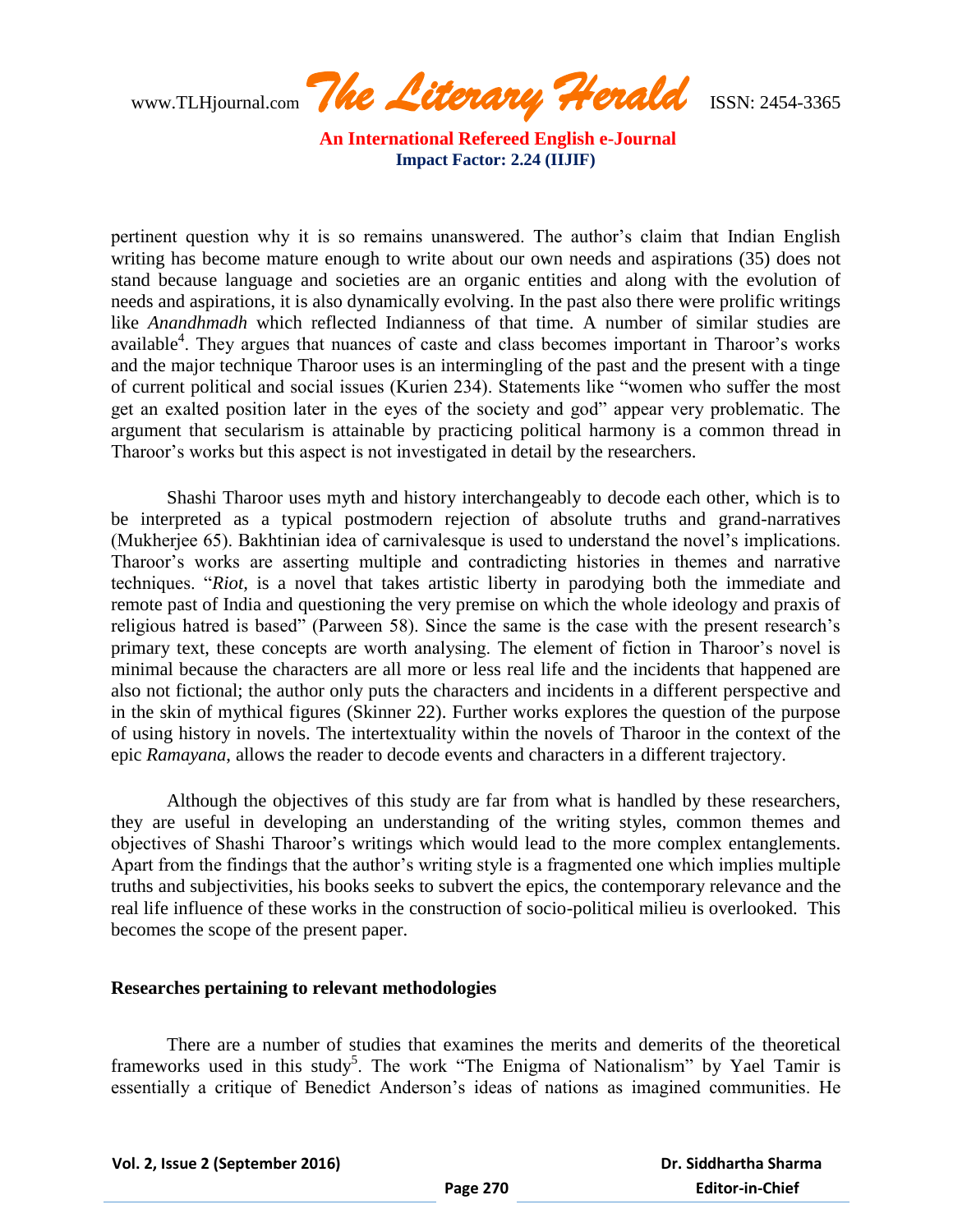www.TLHjournal.com *The Literary Herald*ISSN: 2454-3365

argues that it is not a practical one in many cases. An important aspect of Anderson"s theory is explored in one of these works- Time, which is very often overlooked. Reorganisation of the timing of the nation is something that is applicable to the Great Indian Novel as well. Relationship between national identity and cultural production argues how the former is evolved from the latter. The importance of the reader"s identification with a text"s protagonists, national contents and values is very important in the construction of an imagined community (Unzueta 82). They also refutes Frederic Jameson"s idea that all the third world texts are having a political dimension and they somehow represent national allegories. They use theories of Homi K Bhabha to respond to this reductionist view. Imagined communities in the Indian context, the concept of print capitalism, colonisation of imagination, and the functions of language are delineated by these researchers.

Since some of these works are primarily dealing with the practical impossibilities of the theory, it will not affect the purpose of this study. Even though this would not come under the topic of the current study, it acts as a rebuttal to the Andersian idea of imagined communities. Many of them responds to reductive theories such as that of Frederic Jameson"s. These researches contribute to a nuanced understanding of varied issues entangled with nations as cultural productions. The work on *Midnight's Children's* narration of nation bears a very close similarity to the present study and gives insights into a similar text that has almost the same impact.

#### **Researches on the area of Indian English literature**

The papers coming under this section<sup>6</sup> claims that Raja Rao, like Chinua Achebe is a forerunner of postcolonial criticism. If Achebe has emphasized his African idiom to write novels in his famous work, *Novelist as Teacher*, Rao has done so admirably in his Preface to *Kanthapura.* They should be given the credit of advocating writing fiction in English with new idioms and new themes based on the stories of their own nations (Das 11). Further, it claims that Shashi Tharoor"s *TGIN* based on The *Mahabharata* pales into insignificance when placed by the side of *The Serpent and the Rope* (14). They also describe the manner in which the English language took root in modern India. It does so by using gender as the unit of analysis (Chandra 199) and focuses on the *Ramayana* and the *Mahabharata* to drive home the point of India"s legacy as opposed to the coloniser's reductionist views.

While all these works give some critical insights into this paper's area of deliberation, this paper would also try to look into some more aspects. Das"s argument that the Great Indian Novel would pale into insignificance while juxtaposed with Raja Rao is a problematic one. This study attempts to prove it wrong. Sen"s and Chandra"s ideas contribute to a comprehensive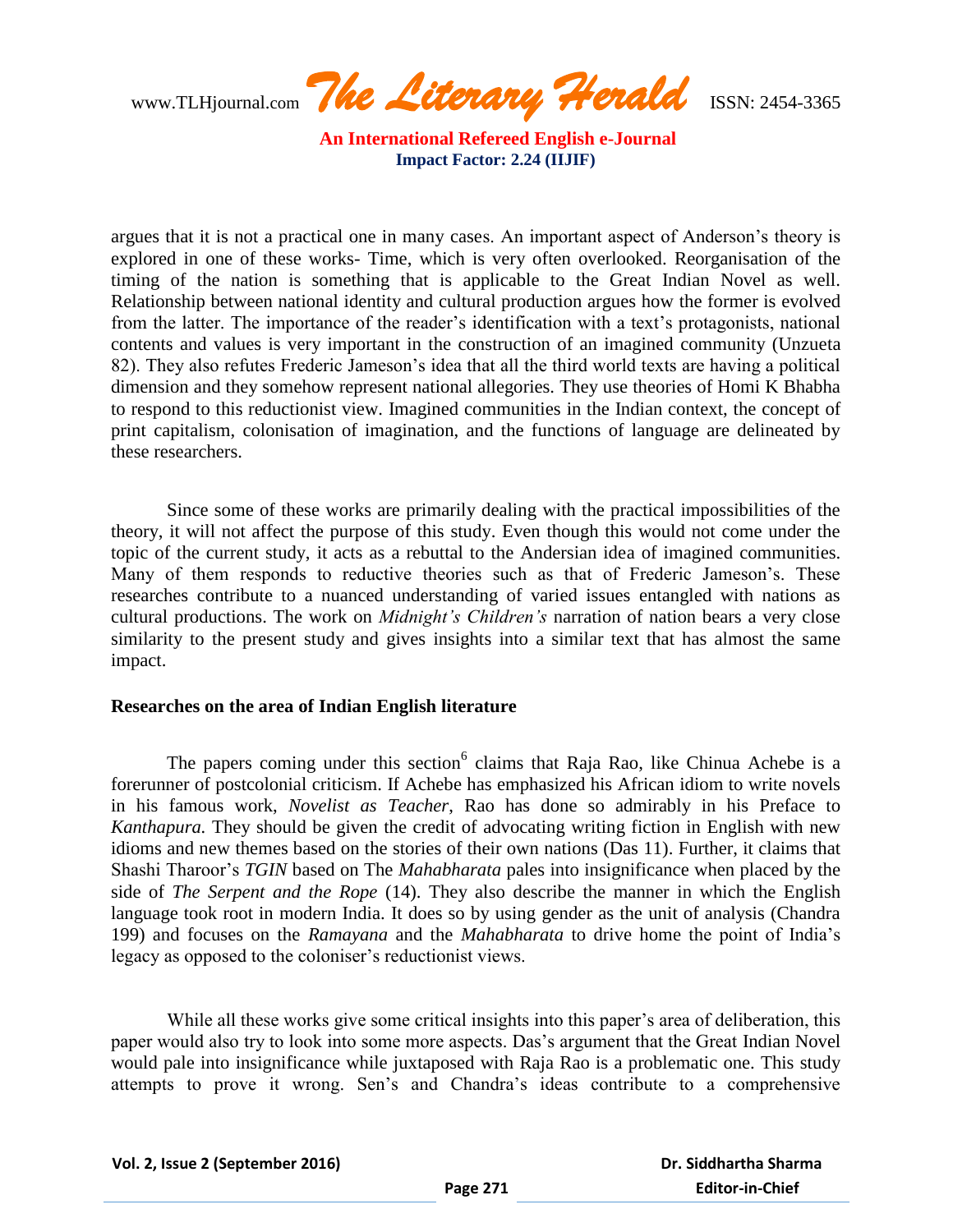www.TLHjournal.com *The Literary Herald*ISSN: 2454-3365

understanding of the area of this research in general and a glimpse of the kind of ideological differences prevailing there.

The research looks at the ways in which language is used to construct the nation. The text is not only read as it is but the politics and ideology invested in the novel are investigated. Apart from analysing the text, the discourses entangled with the themes are also examined. The manner in which language is used and how it shapes one"s perception of the world becomes the core issues here. The methodology used in this study is based on the after effects of colonial regimes.The theory of imagined communities proposed by Benedict Anderson which claims that the nations are imagined in the people"s minds is at the base of this paper. Also, relevant aspects of Homi K. Bhabha"s ideas on nation and narration are used to investigate the thesis.

The scope of the research revolves around the possibilities of seeing India and its nationalism from a different perspective. The study isolates itself from any kind of national sentiments and tries to be in an objective position. Thus, it would serve as an alternate way of looking at many social constructs. The outcomes of this research would help one understand the nuances of political goals of narratives and novels in particular. The fact that communities and nations largely exist on the basis of imagined unity and not on anything concrete would lead to form critical insights both in the academic realm and in real life. Further, interdisciplinary studies like this are imperative in the evolving academic sphere since it offers an analysis of a significant symbiotic relationship between literary works and political history.

*TGIN* by Shashi Tharoor is a text with two layers of readings, which are contrasting, yet complementary (Thomas 284). On one hand, the epic *Mahabharata* is used as a tool to create a sense of shared history, belongingness and patriotism. On the other hand, national leaders, historical incidents and heroic figures are casted in a sarcastic and critical light. This is nothing but a subversion of both the epic and the recent history of the country. The novel moves in a vicious cycle, which denotes the fact that history repeats itself. It ends where it started and the narrator is convinced that he should retell the entire story, which draws attention to the notion of varying and subjective perspectives. Flash backs and digressions makes the text nonlinear. "An intermingling of these time periods coupled with a tinge of the current political and social issues makes their novels a kind of fact cum fiction based reading" (Kurien 234). This research attempts to examine what the text does as a political project and how it encapsulates hidden undercurrents of subversion, by delineating them as follows.

#### **(A) The symbiotic relationship between literature and nation**

The nation's relationship with novel or literature in general becomes a matter of concern in *Imagined Communities* (Anderson 334). Why does the nation depend on literature? There is a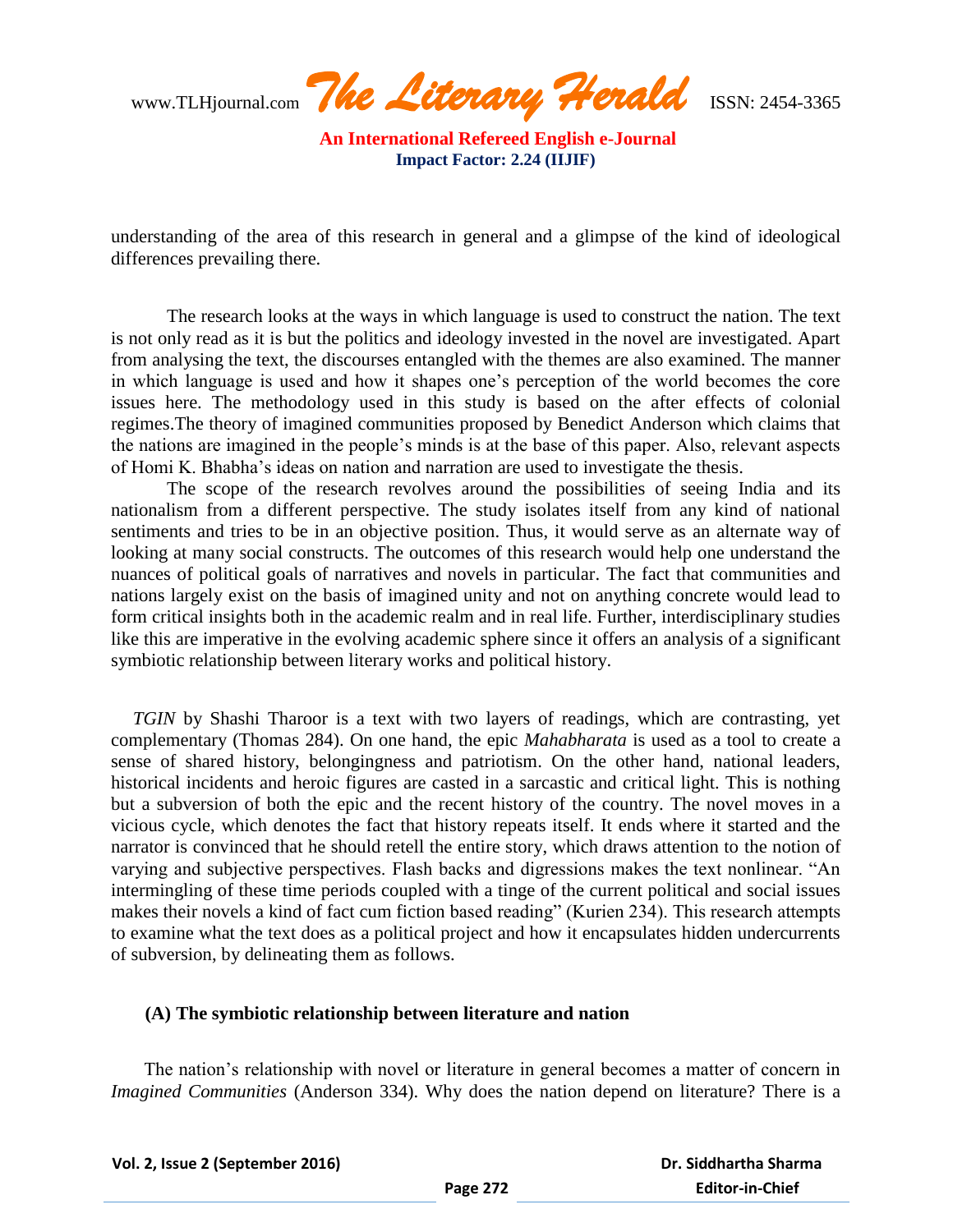www.TLHjournal.com *The Literary Herald*ISSN: 2454-3365

need to constantly evoke the sense of nationalism to hold the country together. This concern is articulated by other theorists as well. "Nations, like narratives, lose their origins in the myths of time and only fully encounter their horizons in the mind's eye" (Bhabha 1).

 Factors like language helps in binding the nation together, with some exceptions (Anderson 47). In India, the project of attaining unity through language is not at all possible. Vernacular languages and dialects of India are most often mutually incomprehensible. In a country that is divided into states on the basis of language, the only language that facilitates communication between the Indians is English. This is where the role of epics and the notion of appropriation and subversion comes in. In the *GIN*, the author uses Indian language words copiously, and provides the reader with a glossary at the end which contains the words such as dharna and khadi which proclaims Indianness (Tharoor 421). The author is particular to communicate to his readers through the Indian words and to eliminate any possibility of losing essence. The title of the novel alludes to the glorious past of India. However, the text is written in English, the language of the coloniser. This makes it an attempt to 'write back to the empire'.

History is another thing that is strong enough to create a sense of camaraderie among the population. But, here too, the history of the Indian subcontinent cannot be effectively used for this purpose because it is one of conflicting standpoints, conquests and wars. Moreover, it is not shared by all the people. The reverberation of conquests and wars still lingers around and takes the form of riots. Further, there is plethora of competing versions of history. This is where using the epics becomes a more feasible way of putting across the idea and reaching out to all the people. The epics are much more relatable for people irrespective of caste and religion and they have permeated into the daily lives, language and culture of the people. The *Mahabharata* is not only a Hindu text. Modern televised versions and comic forms have further popularized the ideals in the epic. Thus, "dharma" becomes the defining feature of the life of any Indian (Tharoor 420). Most nationalists attempt to repress the fact that their nation is a reiteration of a worldwide phenomenon (Tamir 418). This is done by picking up things that can be projected as unique possessions of the nation. Epics in general and *Mahabharata* in particular is an example in this respect and they unflinchingly aid the nationalist project. The recent trend of using myths and legends to write fictional works in English in India is inextricably connected to this. This aspect is dealt with in detail in a subsequent section. When most other works incorporates bits and pieces of national history and political happenings, *TGIN*, much like a counter history, narrates the whole story of the evolution of nation in a satirical manner. The narration is from the point of view of V.V and he himself declares that this is his own story, rather than claiming that it is the story of the country (Tharoor 18). This is a clear indication of the subjective nature of history.

The relationship between the nation and its literature is symbiotic because they influence and nurture each other. National pride and national integration permeates into the themes and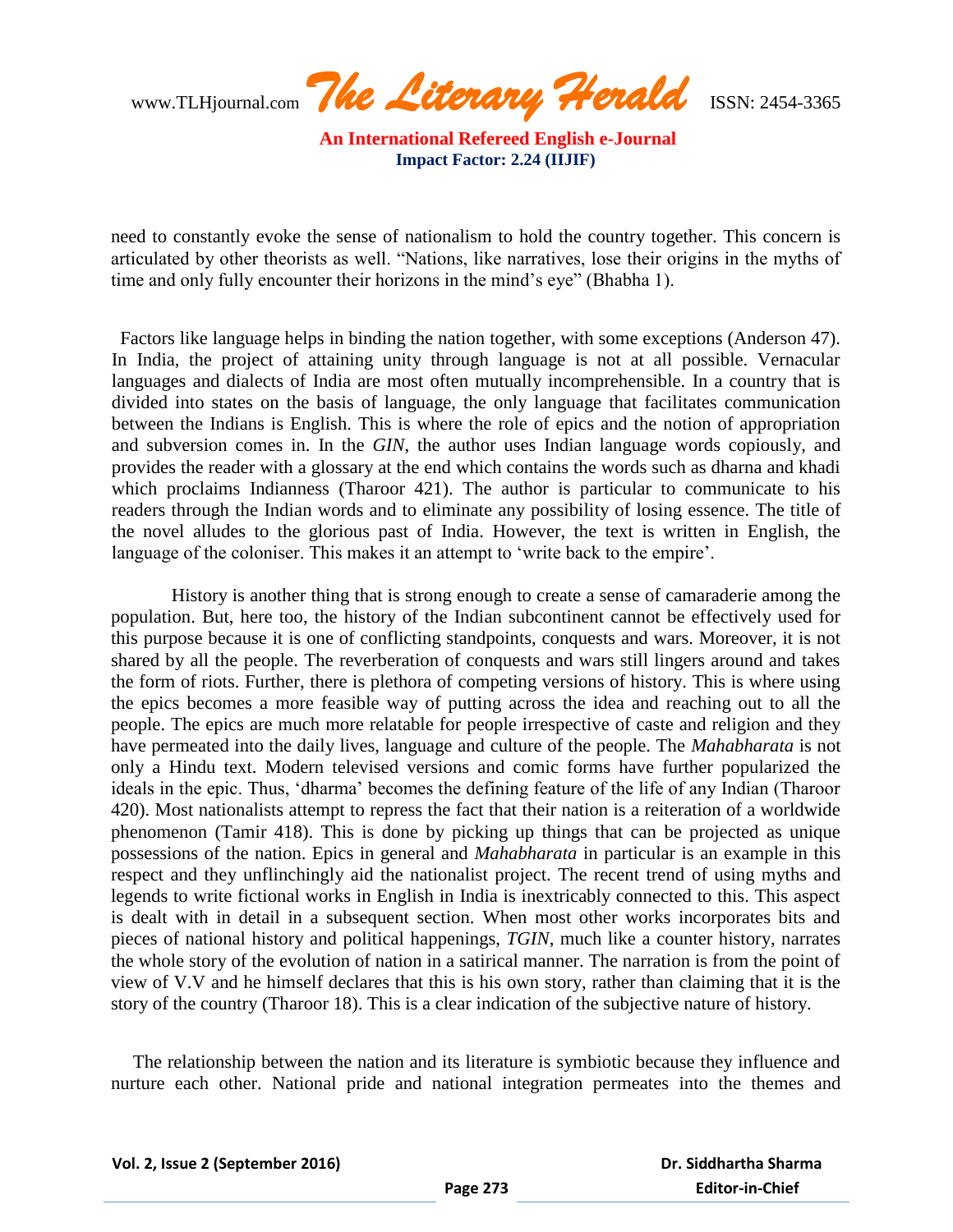www.TLHjournal.com *The Literary Herald*ISSN: 2454-3365

objectives of texts. At the same time, texts that pertain to nationalist causes plays a formative role in binding the nation together by constructing a sense of belongingness and national identity in the mind of its citizens. In the modern context, an individual can hardly imagine himself/herself without being part of a particular nation, rather than a country. This is because countries are tangible entities with geographical borders while nations exist in the imagination of the people, paving the way for a stronger emotional involvement.

#### **(B) The state intervention in constructing and propagating select versions of history**

Literary texts are not produced from immediate circumstances. They emerge out of a complex interplay of various elements. "The concept of the nation significantly influences the production and consumption of literary texts, national identity and cultural production" (Bennet 177). If extended a little bit, this idea is applicable to history as well. The production and consumption of national history within the academic spaces has become a very contentious issue.

"Any claims about postcolonial texts must be negotiated through an intricate mapping of specific social and cultural conditions that accompany the production of a particular text" (Chowdhury 42). In India, bodies like the NCERT (National Council for Educational Research and Training) and the UGC are some instruments which regulate the academic sphere. They prescribe syllabi that are to be taught in the schools and the universities. These bodies are in turn, controlled by and made up of members of the ruling political party. Very obviously, this makes the students to focus more on certain things while certain others are omitted and overlooked. This has got a humongous effect in the construction of nation hood, history and identity.

Thus, there is a national project which is constantly trying to create subject positions for the people to occupy. The Althusserian notion of interpellation and Ideological State Apparatus operates here. This is achieved by letting only one version of thought, history to propagate. This creates identities that are founded in the same way. This is the aim of the state too. The nation state cannot sustain if its subjects are diverse to such an extent that they do not subscribe to its nationalism. Opposing views, identities are subjugated in a very clever manner. Thus, the word history itself has given way to the state-sponsored NCERT version of history and not the individual"s own particular versions and perceptions. Micro narratives fail find their place and space and contradicting voices are effectively silenced, most often in the name of patriotism. But the pivotal question to be asked is that, who determines a citizen"s nationalism should be along the lines of what is dictated by the state. Similar concerns are researched by Indian scholars as well (Chatterjee 30). In *TGIN*, the narrator V.V also admits that it is his story that follows (Tharoor 18). This is a reminder from the author to the readers that the whole novel is just a different take on the nationalist discourses and each one can have their own stories that would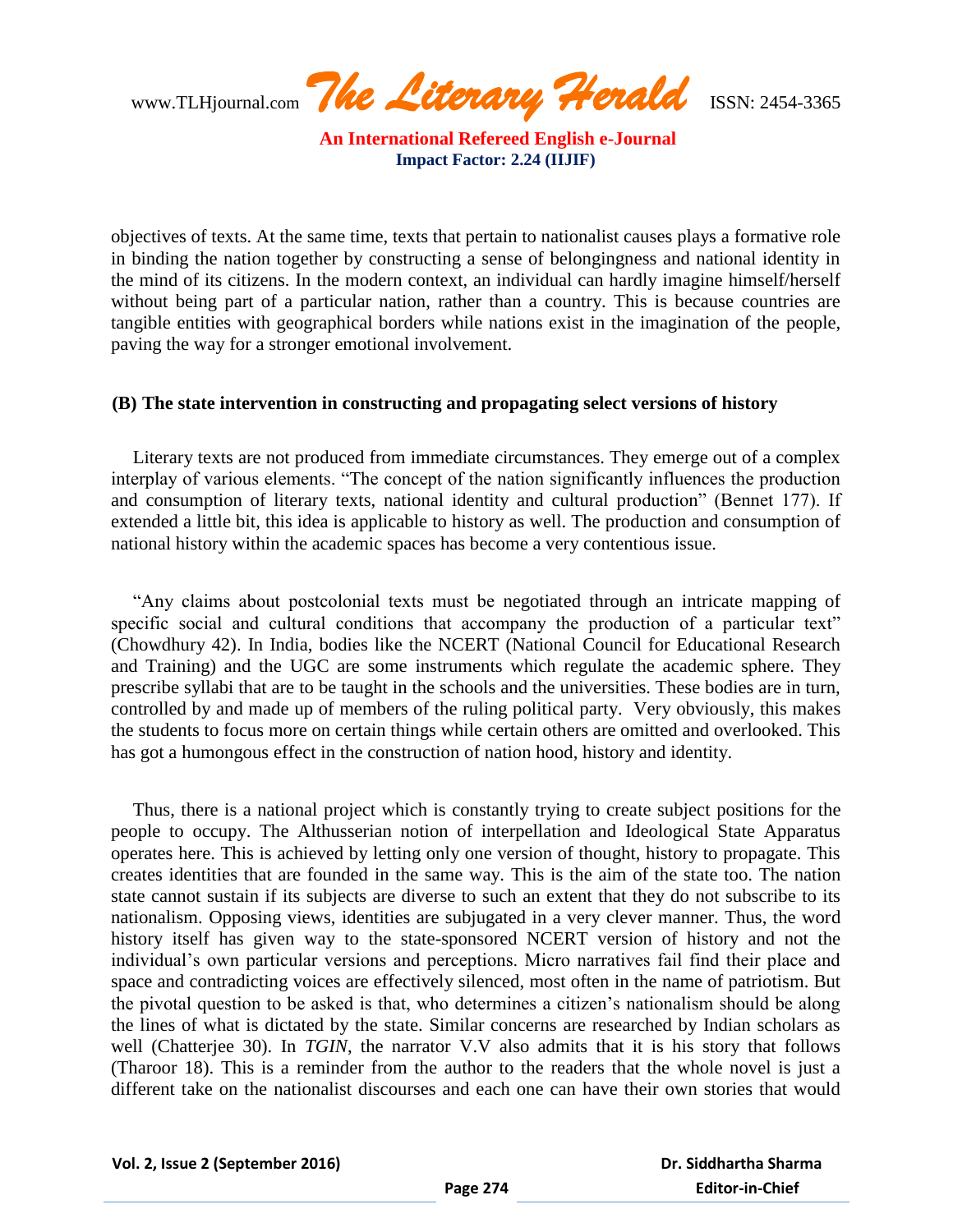www.TLHjournal.com *The Literary Herald*ISSN: 2454-3365

contribute to the imagining of the nation. Thus, the necessity to cling on to the state's version of history is rejected out rightly.

In India, there have been numerous instances in which historians and groups of people were labelled as seditionists because they were having micro narratives that do not conform to the nationalist project. History of the parochial faces extinction and is at the verge of being wiped off. The nationalist project ensures that the students are taught the national histories and not the local ones. *The GIN* deals with this problem in a clever manner. It does both conformation and rebellion at the same time and allows the perplexed reader to ponder over the question of choosing between the dominant national discourses that is apparent in the novel through equating the political history with the epic (Skinner 12) and the less conspicuous motive of subverting both the epic and political history through irreverent treatment.

For the state to exist and function well there should be a nation in place. This is where narratives come into the picture. Some histories are the legitimized national histories, while some others are rejected as invalid. The truth is, the official version too will certainly crumble down if it is not constantly reinforced through academic spaces and literary and cultural productions like films, novels etc. It is also to be noted that opposing views of history also can be legitimised in the similar way if one uses popular media, institutional spaces and cultural products strategically.

#### **(C) Subversion of the dominant narratives**

*The GIN* is a novel that can be read in various capacities. At the surface level, it is only a satirical representation of political struggles like the independence struggle, the emergency period and the related turbulent political climate. But, the question of portraying the leaders like Mahatma Gandhi in irreverent tone remains unanswered. In his analysis of *Midnight's Children,* Robert Bennet points out that the novel is a national allegory at the surface, but there are instances of subversion within it (Bennet 188). The story rushes from Amritsar 1919 to Agra 1942, deliberately avoiding the traditionally followed centre of happenings. It also purposely gets the date of assassination of Gandhi wrong. Parallels can be drawn from this text to the present primary text in terms of the Bakhtinian idea of polyphonic narrative because both of them give space for conflicting views. The novel is nonlinear narrative though the story is narrated by a single person due to the flash backs and digressions it brings in (Thomas 281). Tharoor satirically examines incidents that are generally overlooked and concealed. *TGIN* is critical of and tries to mock Gandhi and other prominent leaders and many of their deeds. This is a subversion of both the epic and the dominant version of political history.

 **Dr. Siddhartha Sharma Editor-in-Chief**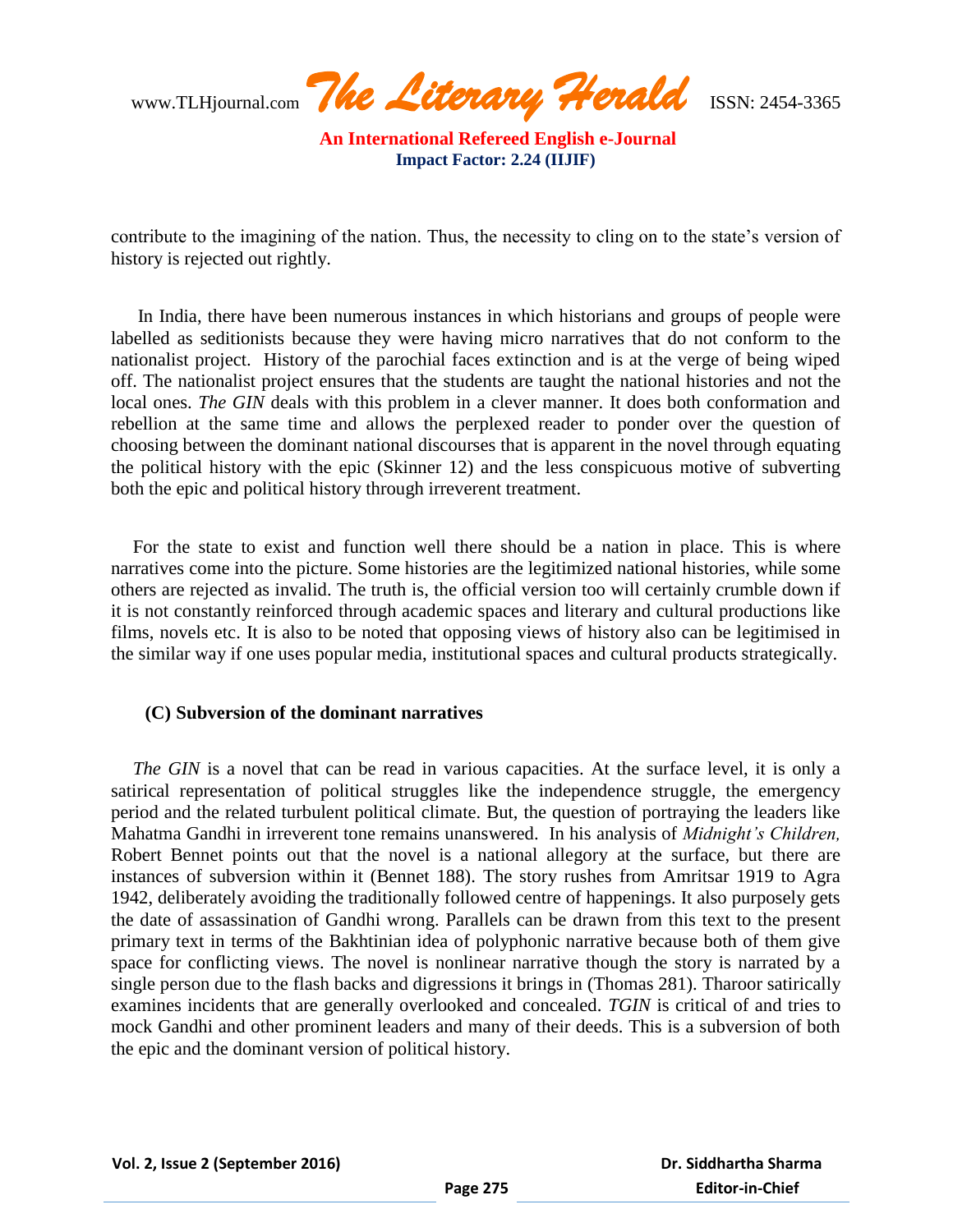www.TLHjournal.com *The Literary Herald*ISSN: 2454-3365

Shagufta Parween, in his work, quotes Linda Hutcheon"s words about historiographic metafictions (56). A work that attempts to subvert a convention by acting within it is termed as a historiographic metafiction. *TGIN*, in reality, takes one step forward from this notion because, it is not only subverting a single dominant discourse, but two simultaneously. The political discourse in India in the second half of twentieth century and the grand narrative are subverted by the author in *TGIN.* The novel is divided into eighteen books, which resembles the *Mahabharata.* Further, the titles of each of these sections are a parody of certain books and historical events. For example, the eighth book is titled 'Midnight's Parents'. This is a clear reference to Salman Rushdie"s novel *Midnight's Children* (Tharoor 149). Tharoor also subverts the title of Rudyard Kliping"s *Jungle Book* in naming the sixteenth chapter of the novel as "The Bungle Book- Or the Reign of Error'. This can be read in relation to the fact that Kliping and his works are widely known as imperialist.

To hold together a country with such magnanimous diversity in all ways possible, narratives are essential and literature and other cultural productions binds the people together. India as a nation does not exist by itself. It is a result of so many discursive practices (Unzueta 75). Leaders like Nehru and Gandhi are criticised for their faulty actions (Parmer 36). This is a very daring attempt because in all possibility, the writer is well aware of the possible controversies that would have been erupted by his novel. It is undisputed that the character of Gangaji in the novel is a caricature of Mahatma Gandhi (Chattopadhayay 146). Such a treatment urges the reader to stop deifying national leaders and thinking of them as flawless people. This also brings in a certain amount of objectivity in the way in which one imagines national identity, rather than paving the way for jingoism. "The use of paradoxical situations in The Great Indian Novel, mystify the components of myth and history. This obfuscation of the real meaning is due to the postmodern denial of absolutes, for an interpretation of a text" (Mukherjee 65).

"Reader identification with a text"s protagonists, its national contents and values is crucial to the construction of an imagined community" (Unzueta 82). In order to achieve this identification, something that is common to all people across the divides of caste, class, language and race has to be invented. This is the space where myths, legends and epics occupy. If there exists anything that applies to all Indians, it is the epics. This is what prompts Tharoor to use the epic as vehicle of his ideas. However, he does not want to emphasise the epic as a grand narrative in the course of satirising and hence, makes his work a historiographic metafiction, which subverts the epic also, using the epic itself.

#### **(D) The outcomes of retelling myths and epics**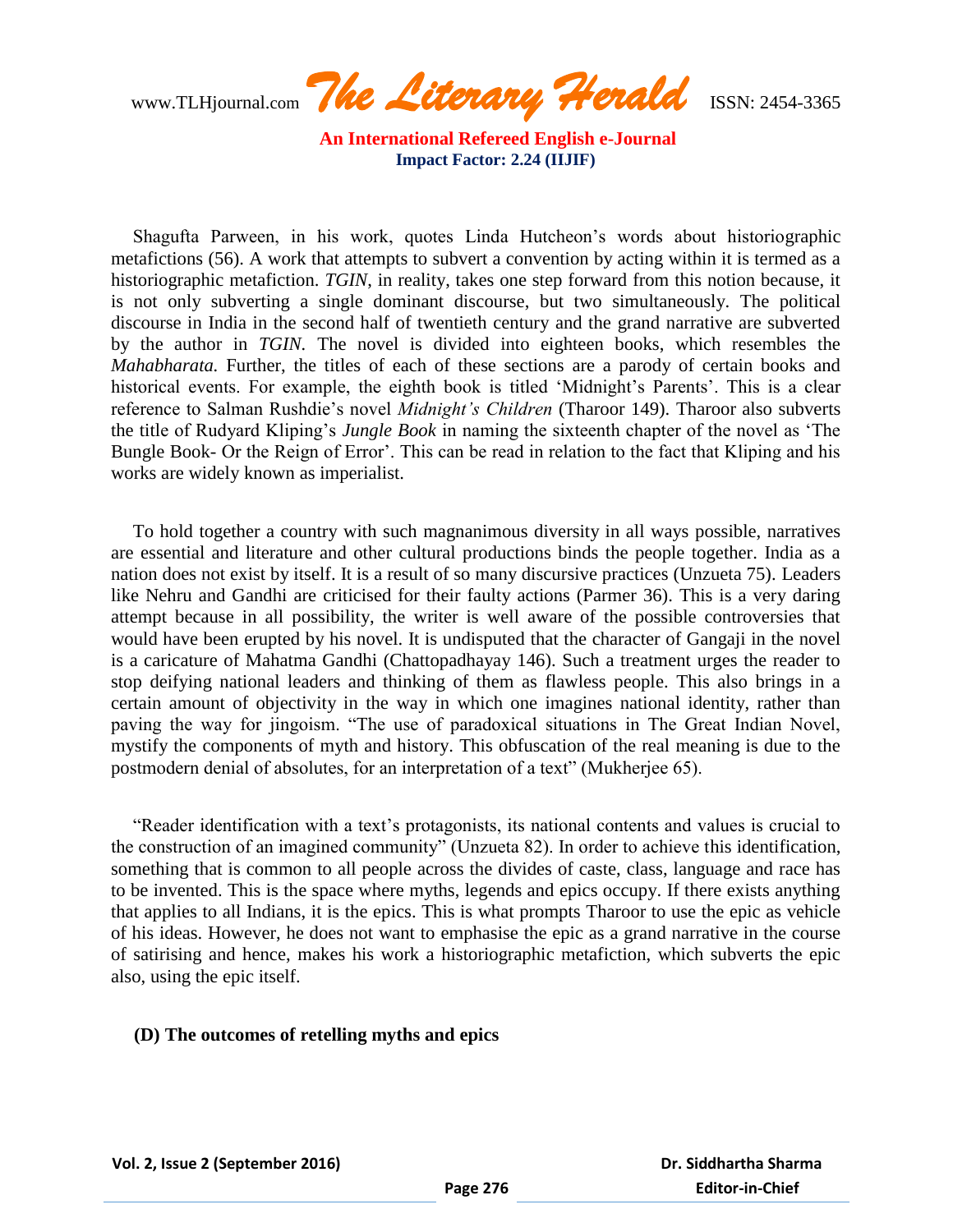www.TLHjournal.com *The Literary Herald*ISSN: 2454-3365

The contemporary trend in Indian literatures to reconstruct and retell the epics and legends is important in developing a comprehensive understanding of the matters under scrutiny. Amish Tripadi, Chitra Banerjee Divakaruni are some writers who have ventured into this in English while they also have vernacular counterparts like M T Vasudevan Nair. These projects are to be seen in juxtaposition with the tussle between individual identity and collective identity and grand narratives and micro narratives. They explore the silences, voids and tries to come up with fresh readings. There is an act of imparting agency to the voiceless in most of these renditions. Subverting the dominant discourse lies in the crux of all these projects. These works are widely read and are gaining attention in the academic platforms. They, as powerful tools that influence the imaginations of the people, demands close examination. "The formative role of the novel genre in the emergence and consolidation of modern nation states has become nearly axiomatic in the field of literary studies" (Vermeulen 2). The same idea is elaborated by Homi K Bhabha too (Bhabha 3).

Indian authors have engaged themselves in a retelling of the standard versions of history by both experimenting with the narrative technique and a portrayal of multiple points of view that both decenters any authoritative form of knowledge and hints at the possibility of multiple truths. (Parween 56)

Works like these does another function as well. They fight against the homogenisation of cultural products. The western literary critics often tries to ignore the cultural and political diversity of the postcolonial writings and perceives them only as a resistance to the western cultural hegemony (Chowdhury 41). These retellings assert the legacy of the postcolonial nation along with providing contrasting viewpoints as opposed to the dominant perspective.

### **(E) Projecting India in front of a global readership**

When Shashi Tharoor writes a book, its readership is not only India, but a global audience. This leads to flattening of contours, reductionist and essentialist views, which surfaces in the novel as well. In his work, Frederick Jameson proposes a very reductionist theory to look at the literary productions of the third world. According to him, irrespective of the diversities and variations, the novels produced by the third world revolve around national allegories (Bensmaia 151).

"All nations see themselves as having some distinct features" (Anderson 7). This is the basis of patriotism. The idea that runs throughout *TGIN* and in the veins of the people of India is "Dharma". Tharoor explains this concept at length and devotes the book"s last page as a note. It is nothing other than a deliberate attempt to project India before the western readers as the epicenter of dharma and simultaneously reminding the Indian reader what his/her legacy is.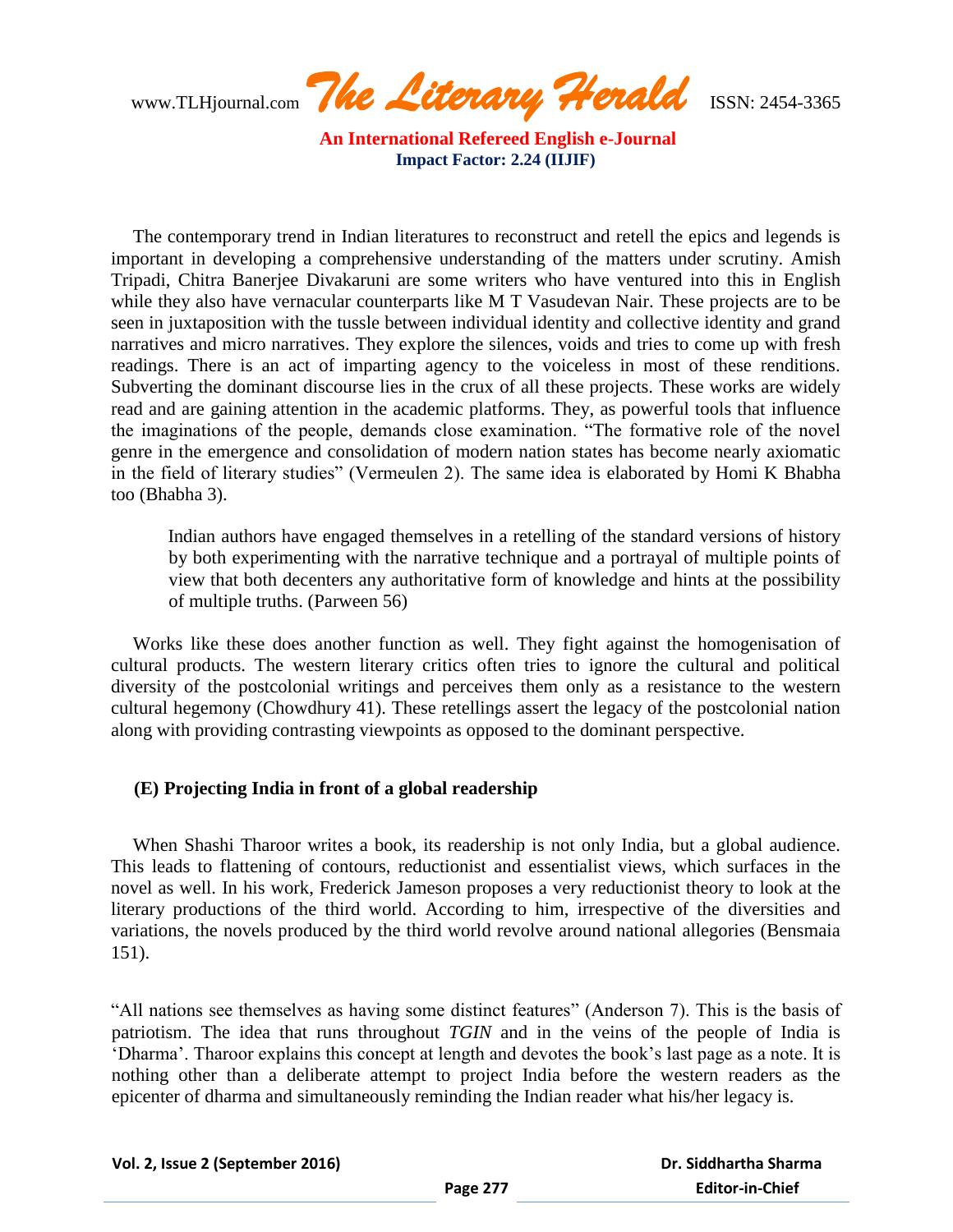www.TLHjournal.com *The Literary Herald*ISSN: 2454-3365

For the people of India, the novel does something else. Tharoor wants his readers to take unbiased positions in analysing the nation and its nuances. Unlike texts like *Anandmadh* which treats the idea of nation as superior to even religion, Tharoor is way more realistic in his approach. The flaws in the coloniser and the colonised are weighted equally in the *GIN*. The narrator V.V is portrayed as a typical old politician in India who is cantankerous and too old to get hold of a party ticket to contest elections (Tharoor 1). At the same time, the British is ridiculed for their pretendence. This is evident in the line "let me take your glasses off your face before I punch you in the nose" (77). He out rightly rejects the coloniser saying "Some of our more Manichean historians tend to depict the British villains as supremely accomplished - the omniscient, omnipresent, omnipotent manipulators of the destiny of India. Stuff and nonsense, of course" (116).

However, it is true to a certain extent that Tharoor is caught in a position where he is unable to represent the voiceless people (Chowdhury 44). This is because of two reasons. First, even if tried deliberately, writing a book that is inclusive of all sections is humanly impossible considering the diversity of people and the sheer volume. Second, Tharoor writes keeping in mind his readers and publishers across the globe and this significantly influences the kind of engagement.

Definitely conscious of a world audience that would primarily translate into a western audience, Tharoor inadvertently uses an interesting tone of mockery and mythmaking, thus satiating the audience"s urge for the exotic and recreating a postmodern retelling of a mythical past of his nation. (Panda & Mohanty 163)

In the past, the themes and objectives of writers like that of the "big trio" of Anand, Rao and Narayan were of a particular kind (Das 14). Writers like Tharoor depart a great deal from the objectives and styles of these writers. They are not very keen to preserve the customs and traditions and preserve, project them to the western world. On the contrary, their objective is to come up with a revisionist history.

To sum up, the ways in which India functions as an imagined community is thus, a set of complex processes that operates inconspicuously. *TGIN* is a nationalist narrative and at the same time, an attempt to subvert the dominant versions of history, politics and epics. This makes it a historiographic metafiction. Imagining national identities in a postcolonial country with magnanimous diversity is associated with the state using cultural productions and academic spaces to see to it that the people develop loyalty to the shared history and future goals. Unlike the western critic"s prejudiced opinion, literary productions of the postcolonial nations and the third world are not only anti-imperial. That is a reductive misconception which erases the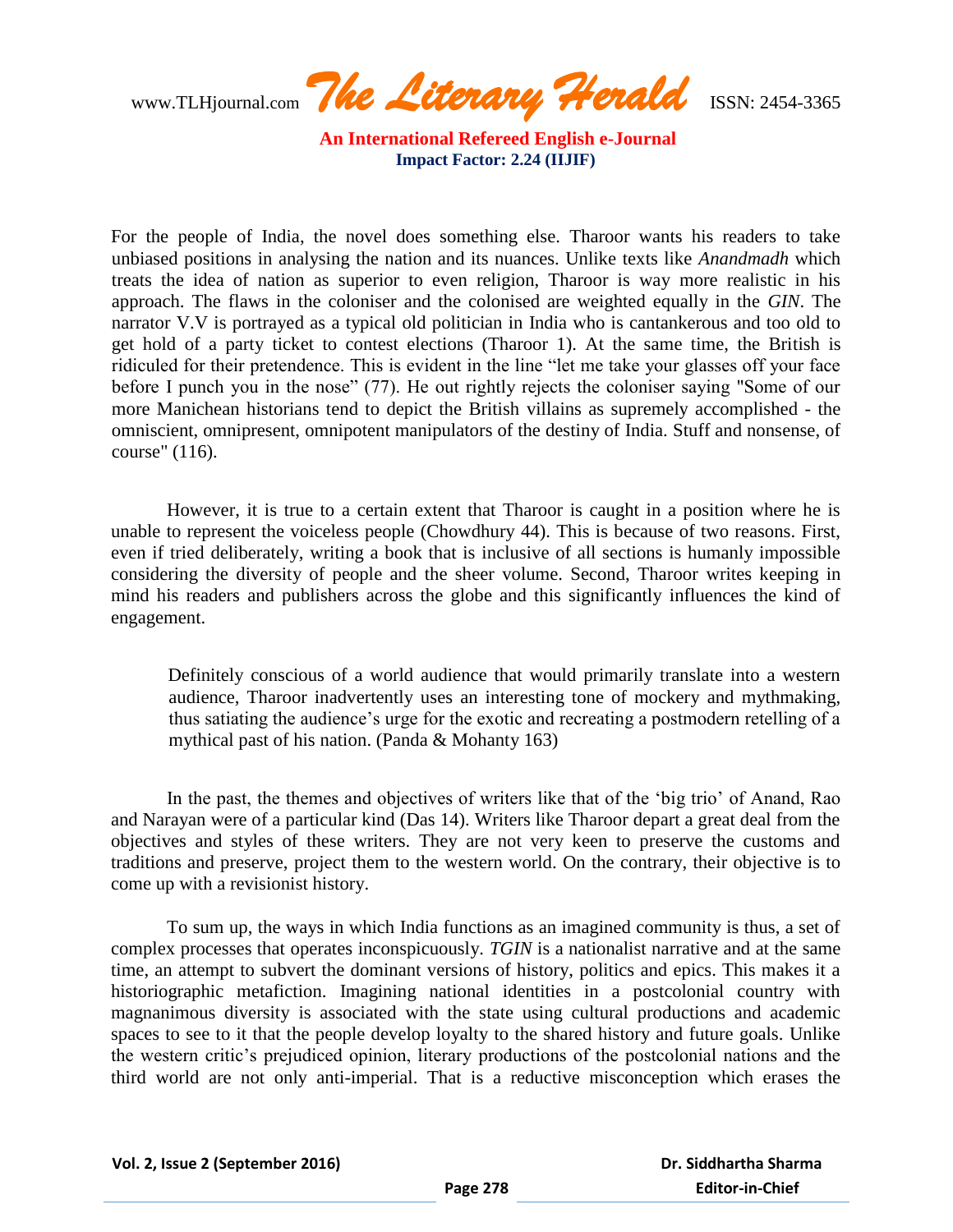www.TLHjournal.com *The Literary Herald*ISSN: 2454-3365

heterogeneity of the literatures and an attempt to over emphasis the after effects of colonial regime.

It has become fashionable to take up myths, legends and epics and recast them in a different time frame. This act of writing new versions of grand narratives reinforces the national heritage in the people and reminds them of a glorious past, which subtly implies that it has to be continued in the future. Thus, imagining nations which does not really exist anywhere is an inevitable thing in the modern world. At the same time, unlike other defining features of a human being like gender and sex, it is a highly unstable affair. Since the political and economic systems of the modern world are founded on nationalism, it becomes imperative to propagate it.

The major limitation for this research would be the lack of adequate time to investigate all the entangled issues. Also, the requirement of being concise within twenty five pages restricts the kind of engagement possible. Since the study is a working paper, it functions mainly as a pilot project.

A more comprehensive study that brings under scrutiny the political nature and implications of other relevant texts can be undertaken for further research. Also, theoretical perspectives like Edward Said"s Orientalism and Homi K. Bhabha"s ideas on "dissemiNation" can be used to analyse the texts. The dependency of nationalism on cultural production operates in a very inconspicuous manner. This can be explored in many other texts.

### **End Notes**

1. Leslee Thomas"s *Parody and Politics in Post-Colonial Fiction: The Indian Experience* and Dr. Punyasree Panda and Sulagna Mohanty"s *The Parody of the Sacred: A Study of* 

*the Characters in the Great Indian Novel by Shashi Tharoor.*

- 2. *Mahatma Gandhi and the Great Indian Novel* by Dr. S.D. Sargar.
- 3. In *Social and Political Ideology in Shashi Tharoor's The Great Indian Novel* by Dr. B. Samrajya Lakshmi, *Colonial Historiography Vs Postcolonial Historiography: History, Myth and Allegory in Shashi Tharoor's The Great Indian Novel*, by Ram Bhawan Yadav and Ramlal Agarwal"s review of the novel.
- 4. *Socio political themes in Shashi Tharoor's Riot and Amitav Ghosh's River of smoke,* by Klinsa Kurien, *Myth and History = Mystery? – A Paradoxical Breach Of Canon In The Novels Of Shashi Tharoor* by Baidehi Mukherjee, *Rethinking History: A Study of Shashi*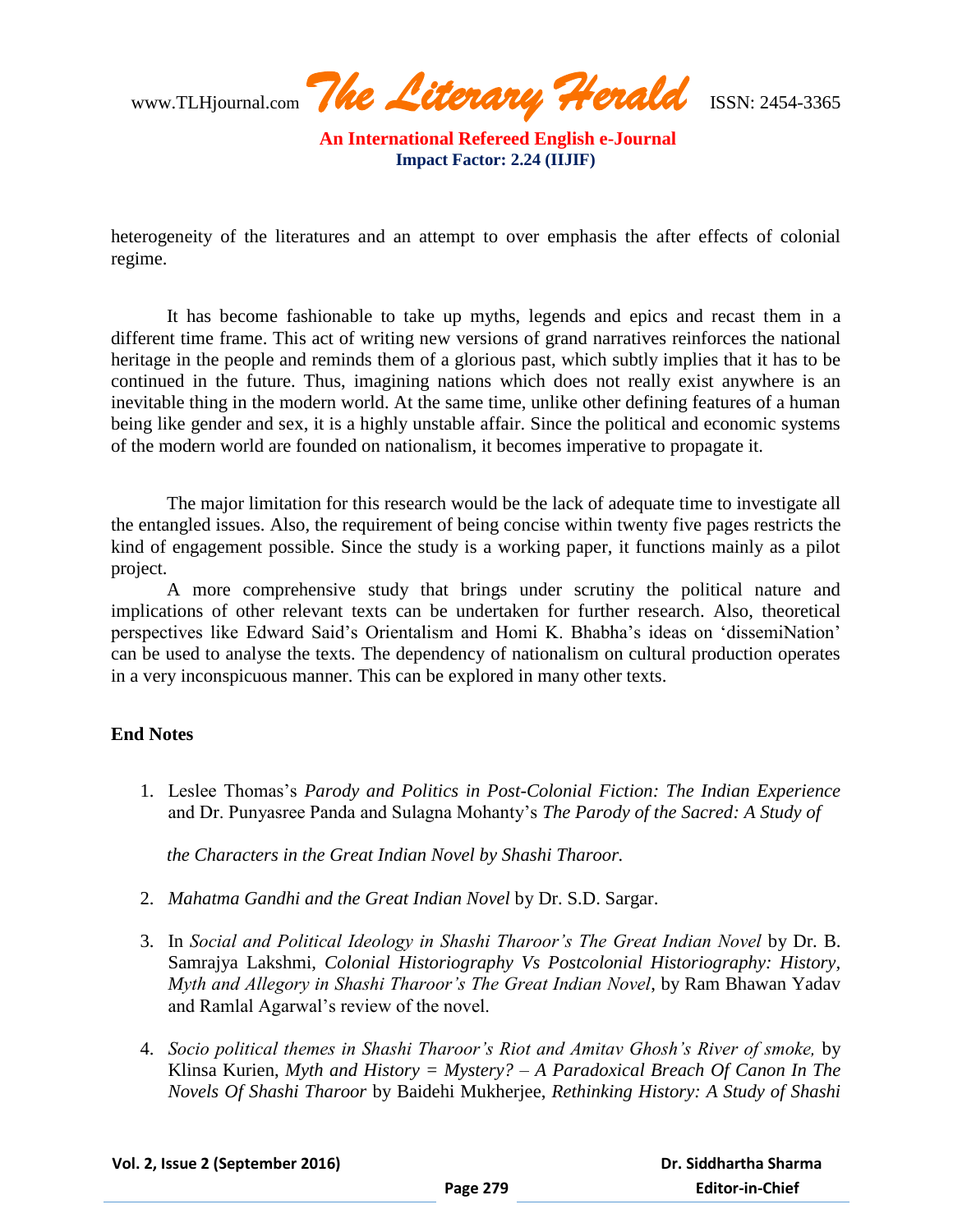www.TLHjournal.com *The Literary Herald*ISSN: 2454-3365

*Tharoor's Riot As a Postmodern Historiographic Metafiction,* by Shagufta Parween, *History-Fiction Interface in Indian English Novel: Mulk Raj Anand, Nayantara Sahgal, Salman Rushdie, Shashi Tharoor, O.V. Vijayan*by T.N. Dhar, *Riot: A Novel; A Postmodern Narrative* by Dr.Diksha Sharma.

5. *The Enigma of Nationalism* by Yael Tamir, Peter Vermeulen"s *The Case of David Grossman's See Under: Love,* Robert Bennet"s *National Allegory or carnivalesque Heteroglossia? Midnight's Children's Narration of Indian National Identity*, Fernando

Unzueta"s *Novel Subjects: On Reading and National (subject) Formations,* Reda Bensmaia's Postcolonial Nations: Political or Poetic Allegories, Partha Chatterjee's *Whose Imagined Community?*

6. *Remembering the founding fathers of Indian English Fiction* by Bijay Kumar Das, *Mimicry, Masculinity, and the Mystique of Indian English: Western India, 1870–1900* by Shefali Chandra, *The Argumentative Indian: Writings on Indian History, Culture and Identity* by Amartya Sen.

## **Works cited**

Anderson, Benedict*. Imagined Communities*. London: Verso.2006. Print.

- Bennet, Robert. "National Allegory or Carnivalesque Heteroglossia? *Midnight's Children's* Narration of Indian National Identity". *Bucknell Review* 43.2 (2000): 177-194. Web. 30 July 2015.
- Bensmaia, Reda. "Postcolonial Nations: Political or Poetic Allegories? (On Tahar Djaout"sL"Ivention do Desert)". *Research in African Literatures* 30.3 (1999): 151-163. Web. 30 July 2015.

Bhabha, Homi K*. Nation and Narration.* London: Routledge. 1990. Print.

Chandra, Shefali. "Mimicry, Masculinity and the Mystique of Indian English: Western India 1870- 1900". *The Journal of Asian Studies*. 68.1 (2009): 199-225. Web. 31 July 2015.

Chatterjee, Partha. *Empire and Nation*. New York: Columbia University Press.2010. Print.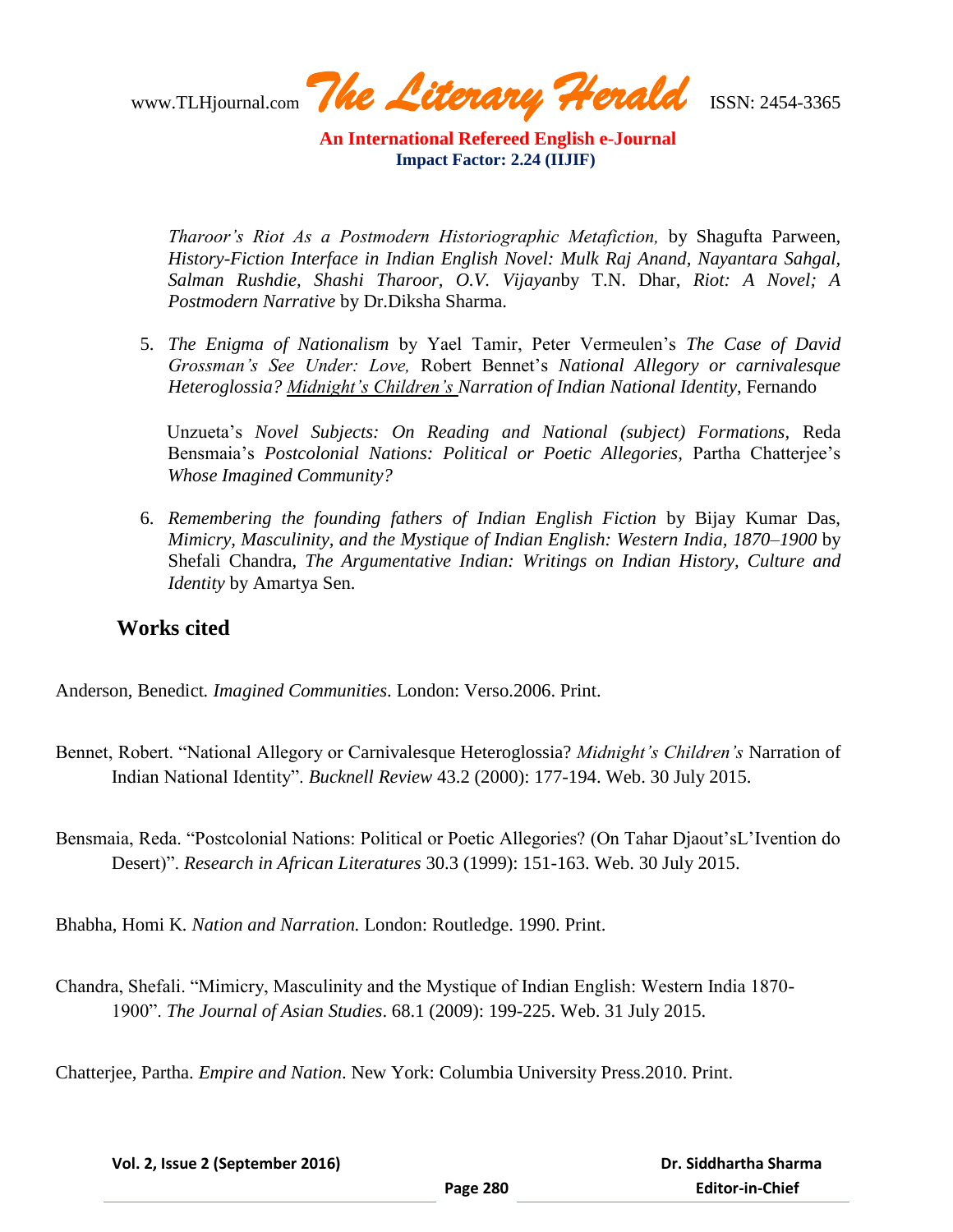www.TLHjournal.com *The Literary Herald*ISSN: 2454-3365

- Chattopadhayay, Thamoghna. "De/mythicizing Gandhi: Shashi Tharoor"s *The Great Indian Novel".Indian Scholar* 3.1 (2015): 139-148. Web. 28 July 2015.
- Chowdhury, Kanishka*. "*Revisioning History: Shahsi Tharoor"s Great Indian Novel". *World Literature Today* 69.1 (1995): 41-48. Web. 30 June 2015.
- Das, Bijay Kumar. "Remembering the Founding Fathers of Indian English Fiction". *Journal of Literatue, culture and media studies.* 4.2 (2009): 7-15. Web. 28 July 2015.
- Kurien, Klinsa*. "*Socio-political Themes in Shashi Tharoor"s *Riot* and Amitav Ghosh"s *River of Smoke*". *Research Journal of English Language and Literature* 2.1 (2014):233-239. Web. 30 June 2015.
- Mukherjee, Baidehi. "Myth and History = Mystery? A Paradoxical Breach of Canon in the Novels of Shashi Tharoor"*. Indian Scholar* 1.2 (2014): 63-74.web. 28 July 2015.
- Panda, Punyashree. And Sulagha Mohanty*. "*Parody of the Sacred: A Study of the Characters in the Great Indian Novel by Shashi Tharoor"*. International Journal of Business, Humanities and technology*. 2014. Web. 30 June 2015.
- Parmer, Bhavesh D. "The Reflection of Indianness in Shashi Tharoor's works". Journal of Research in *Humanities and Social sciences* 1.7 (2013): 35-37. Web. 30 June 2015.
- Parween, Shagufta. "Rethinking History: A Study of Shashi Tharoor's Riot As a Postmodern Historiographic Metafiction*". International Journal of Innovative Research & Development* 3.2 (2014): 56-60. Web. 28 July 2015.
- Samrajyalakshmi, B*. "*Social and Political Ideology in Shashi Tharoor"s The Great Indian Novel".*International Journal of Applied Research and Studies* 1.3 (2012): 1-10. Web. 30 June 2015.
- Skinner, John. "Literary Moonlighting: the Cultural Spaces of Shashi Tharoor". *Revista EstudiosIngleses.* 1-39. 2003. Web. 28 July 2015.
- S.Y, Guruprasad. "Satire in Shashi Tharoor"s The Great Indian Novel"*. International Journal of English Language, Literature and Humanities*. Feb 2015. Web. 30 June 2015.

 **Dr. Siddhartha Sharma Editor-in-Chief**